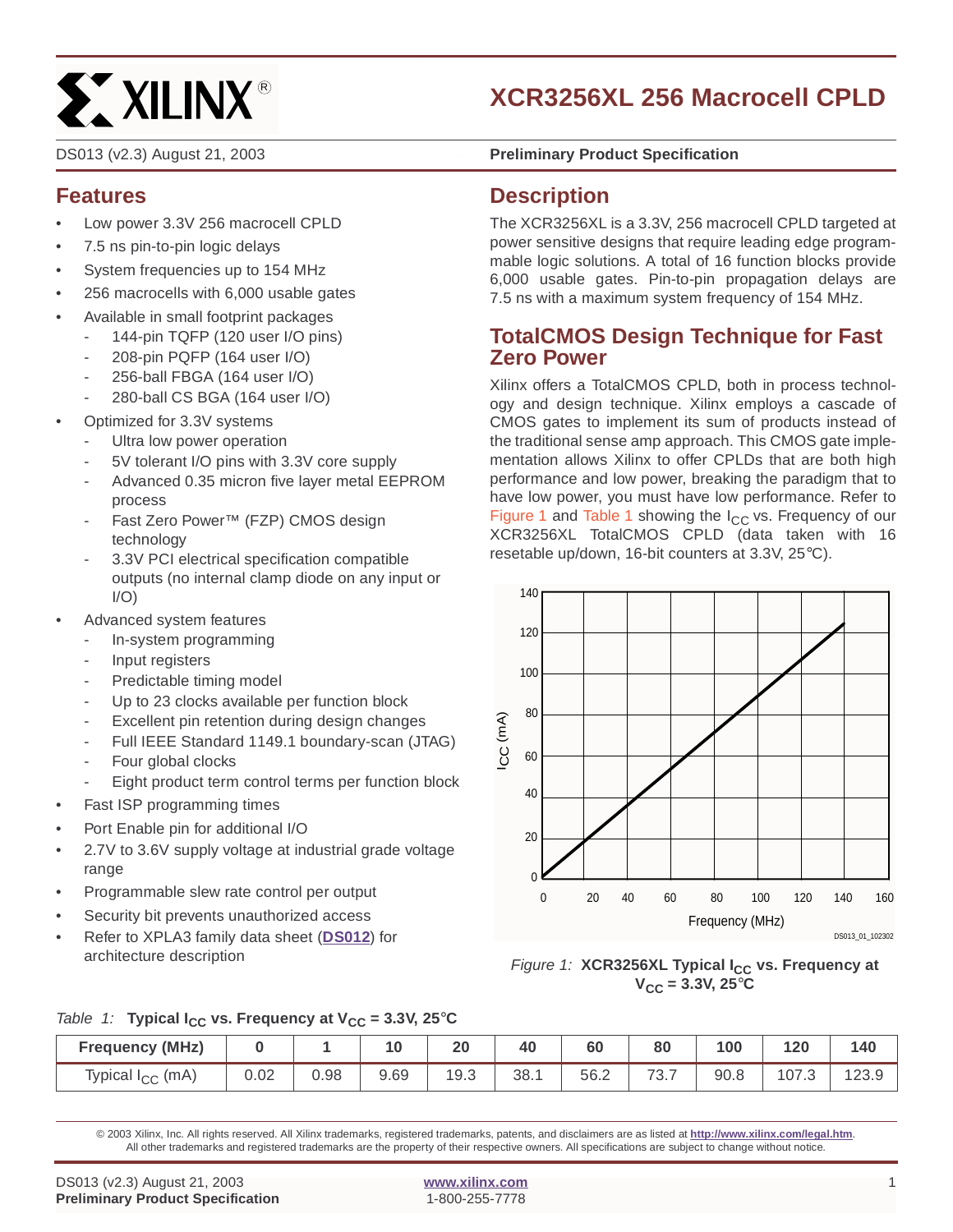# **DC Electrical Characteristics Over Recommended Operating Conditions(1)**

| <b>Symbol</b>           | <b>Parameter</b>                              | <b>Test Conditions</b>                                  | Min.                     | Max.           | <b>Unit</b> |
|-------------------------|-----------------------------------------------|---------------------------------------------------------|--------------------------|----------------|-------------|
| $V_{OH}$ <sup>(2)</sup> | Output High voltage                           | $V_{\text{CC}}$ = 3.0V to 3.6V, $I_{\text{OH}}$ = -8 mA | 2.4                      |                |             |
|                         |                                               | $V_{CC}$ = 2.7V to 3.0V, $I_{OH}$ = -8 mA               | 2.0                      |                |             |
|                         |                                               | $I_{OH} = -500 \mu A$                                   | 90% $V_{CC}^{(3)}$       | $\blacksquare$ |             |
| $V_{OL}$                | Output Low voltage for 3.3V outputs           | $I_{\Omega I}$ = 8 mA                                   | $\sim$                   | 0.4            | V           |
| $I_{\parallel L}$       | Input leakage current                         | $V_{IN}$ = GND or $V_{CC}$ to 5.5V                      | $-10$                    | 10             | μA          |
| $I_{\text{IH}}$         | I/O High-Z leakage current                    | $V_{IN}$ = GND o rV <sub>CC</sub> to 5.5V               | $-10$                    | 10             | $\mu$ A     |
| $I_{\text{CCSB}}$       | Standby current                               | $V_{\text{CC}} = 3.6V$                                  | $\overline{\phantom{a}}$ | 100            | $\mu$ A     |
| $I_{\rm CC}$            | Dynamic current <sup><math>(4,5)</math></sup> | $f = 1$ MHz                                             | $\sim$                   | 2              | mA          |
|                         |                                               | $f = 50$ MHz                                            | $\sim$                   | 60             | mA          |
| $C_{\text{IN}}$         | Input pin capacitance <sup>(6)</sup>          | $f = 1$ MHz                                             | $\sim$                   | 8              | pF          |
| $C_{CLK}$               | Clock input capacitance $(6)$                 | $f = 1$ MHz                                             | 5                        | 12             | pF          |
| $C_{I/O}$               | $I/O$ pin capacitance <sup>(6)</sup>          | $f = 1$ MHz                                             |                          | 10             | pF          |

#### **Notes:**

1. See XPLA3 family data sheet (DS012) for recommended operating conditions.

2. See [Figure 2](#page-1-0) for output drive characteristics of the XPLA3 family.

- 3. This parameter guaranteed by design and characterization, not by testing.
- 4. See [Table 1](#page-0-1), [Figure 1](#page-0-0) for typical values.

5. This parameter measured with a 16-bit, resetable up/down counter loaded into every function block, with all outputs disabled and unloaded. Inputs are tied to  $V_{CC}$  or ground. This parameter guaranteed by design and characterization, not testing.

6. Typical values, not tested.



<span id="page-1-0"></span>Figure 2: **Typical I/V Curve for the XPLA3 Family. 25°C**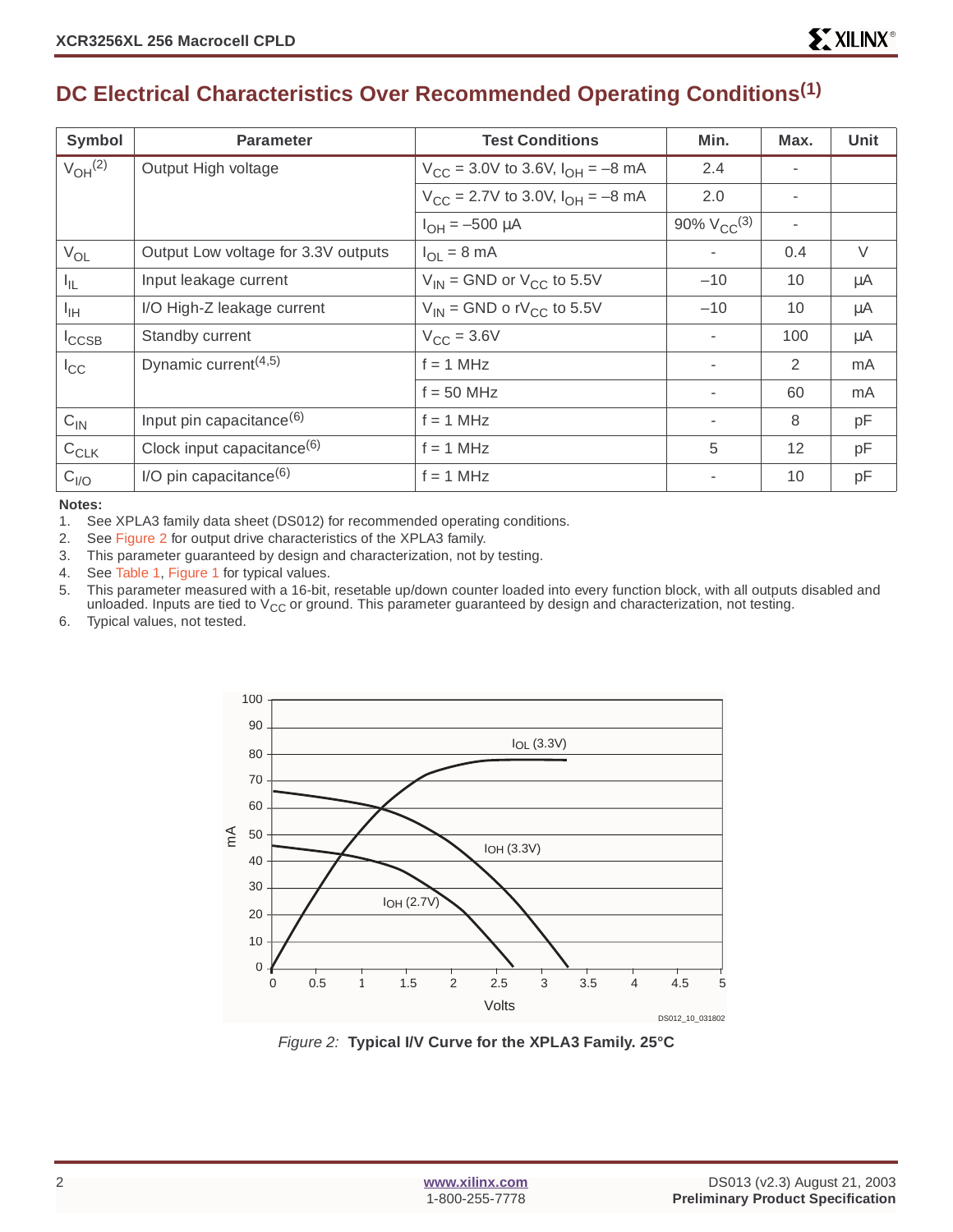# **AC Electrical Characteristics Over Recommended Operating Conditions(1,2)**

|                                    |                                                  |                          | $-7$                     |                          | $-10$                    | $-12$                    |                     |            |
|------------------------------------|--------------------------------------------------|--------------------------|--------------------------|--------------------------|--------------------------|--------------------------|---------------------|------------|
| Symbol                             | <b>Parameter</b>                                 | Min.                     | Max.                     | Min.                     | Max.                     | Min.                     | Max.                | Unit       |
| $T_{PD1}$                          | Propagation delay time (single p-term)           |                          | 7.0                      | $\overline{\phantom{a}}$ | 9.0                      | $\overline{\phantom{a}}$ | 10.8                | ns         |
| T <sub>PD2</sub>                   | Propagation delay time (OR array) <sup>(3)</sup> | ٠                        | 7.5                      | $\blacksquare$           | 10.0                     | ÷,                       | 12.0                | ns         |
| $T_{CO}$                           | Clock to output (global synchronous pin clock)   |                          | 4.5                      |                          | 5.8                      | $\blacksquare$           | 6.9                 | ns         |
| $T_{\text{SUF}}$                   | Setup time (fast input register)                 | 2.5                      | $\overline{\phantom{a}}$ | 3.0                      | $\overline{\phantom{a}}$ | 3.0                      | $\bar{\phantom{a}}$ | ns         |
| $T_{\text{SU1}}^{(4)}$             | Setup time (single p-term)                       | 4.3                      | ٠                        | 5.5                      | $\overline{\phantom{a}}$ | 6.7                      | ٠                   | ns         |
| $T_{\scriptstyle\text{SU2}}$       | Setup time (OR array)                            | 4.8                      | ٠                        | 6.5                      |                          | 7.9                      |                     | ns         |
| $T_H^{(4)}$                        | Hold time                                        | $\overline{0}$           | $\overline{\phantom{a}}$ | $\mathbf{0}$             | $\blacksquare$           | $\overline{0}$           | $\overline{a}$      | ns         |
| $T_{WLH}$ <sup>(4)</sup>           | Global Clock pulse width (High or Low)           | 3.0                      | ٠                        | 4.0                      | $\overline{\phantom{a}}$ | 5.0                      | $\overline{a}$      | ns         |
| $\text{It}_{\text{PLH}}^{(4)}$     | P-term clock pulse width                         | 4.5                      | ٠                        | 6.0                      | ٠                        | 7.5                      | ٠                   | ns         |
| $T_R^{(4)}$                        | Input rise time                                  |                          | 20                       | $\overline{\phantom{a}}$ | 20                       | ÷,                       | 20                  | ns         |
| $T_1$ (4)                          | Input fall time                                  | $\overline{\phantom{a}}$ | 20                       | $\overline{\phantom{a}}$ | 20                       | $\overline{\phantom{a}}$ | 20                  | ns         |
| f <sub>SYSTEM</sub> <sup>(4)</sup> | Maximum system frequency                         |                          | 154                      | $\overline{\phantom{a}}$ | 105                      | $\overline{a}$           | 88                  | <b>MHz</b> |
| $T_{CONFIG}$ <sup>(4)</sup>        | Configuration time <sup>(5)</sup>                |                          | 200                      | ٠                        | 200                      | $\overline{a}$           | 200                 | μs         |
| T <sub>INIT</sub> <sup>(4)</sup>   | ISP initialization time                          | ٠                        | 200                      | $\blacksquare$           | 200                      | $\overline{\phantom{a}}$ | 200                 | μs         |
| $T_{POE}$ <sup>(4)</sup>           | P-term OE to output enabled                      | $\overline{a}$           | 9.0                      | $\overline{\phantom{a}}$ | 11.0                     | $\overline{\phantom{a}}$ | 13.0                | ns         |
| $T_{\text{POD}}^{(4)}$             | P-term OE to output disabled $(6)$               |                          | 9.0                      |                          | 11.0                     | $\overline{a}$           | 13.0                | ns         |
| $T_{PCO}$ <sup>(4)</sup>           | P-term clock to output                           |                          | 8.0                      | $\blacksquare$           | 10.3                     | $\overline{\phantom{a}}$ | 12.4                | ns         |
| T <sub>PAO</sub> <sup>(4)</sup>    | P-term set/reset to output valid                 |                          | 9.0                      | $\overline{\phantom{a}}$ | 11.0                     | $\overline{\phantom{a}}$ | 13.0                | ns         |

**Notes:** 

2. See XPLA3 family data sheet (**[DS012](http://www.xilinx.com/bvdocs/publications/ds012.pdf)**) for recommended operating conditions.

3. See [Figure 4](#page-4-0) for derating.

- 4. These parameters guaranteed by design and/or characterization, not testing.
- 5. Typical current draw during configuration is 10 mA at 3.6V.

6. Output  $C_L = 5$  pF.

<sup>1.</sup> Specifications measured with one output switching.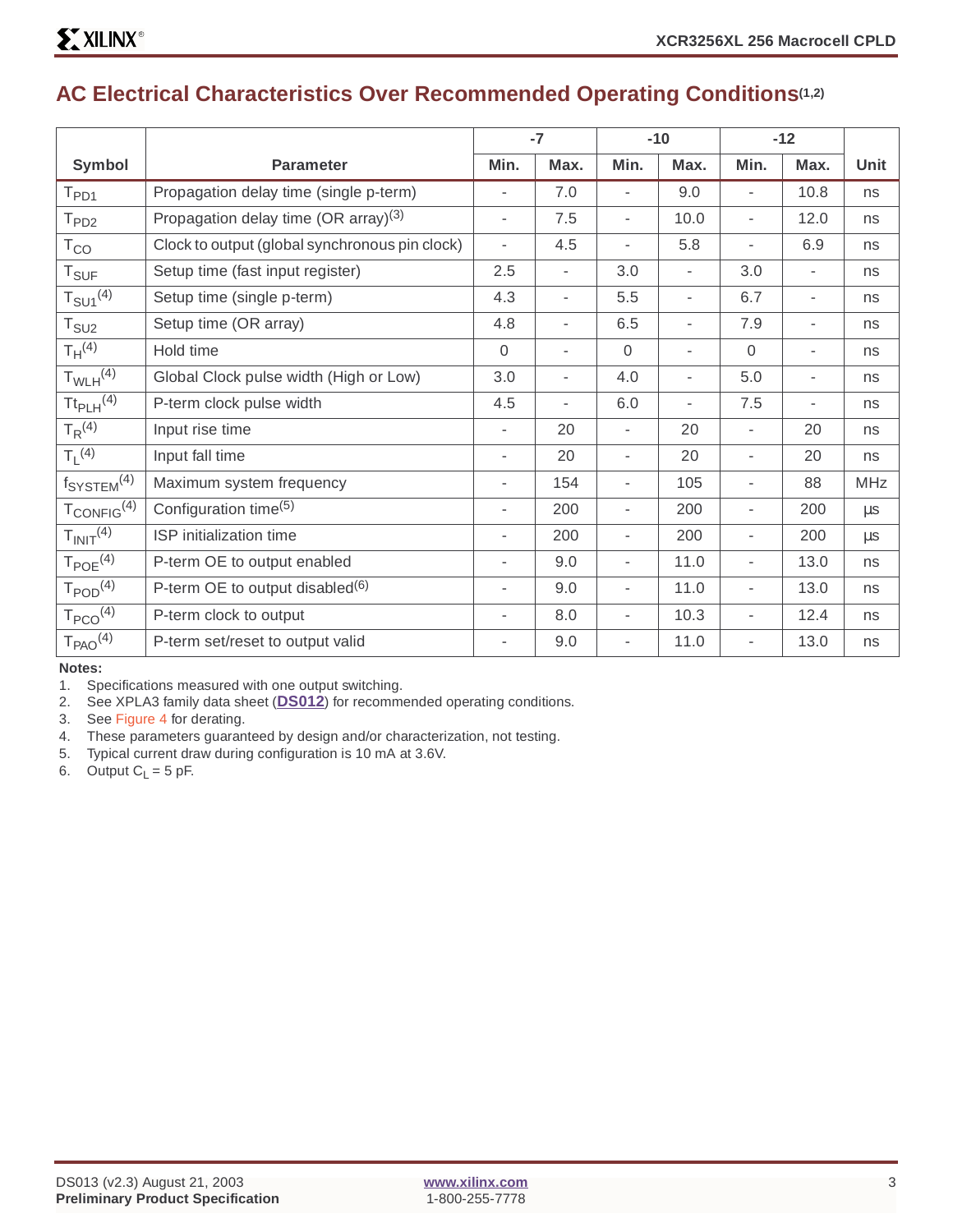# **Internal Timing Parameters(1,2)**

|                          |                                                   |                     | $-7$                     |                          | $-10$                    |                          | $-12$                    |             |
|--------------------------|---------------------------------------------------|---------------------|--------------------------|--------------------------|--------------------------|--------------------------|--------------------------|-------------|
| Symbol                   | <b>Parameter</b>                                  | Min.                | Max.                     | Min.                     | Max.                     | Min.                     | Max.                     | <b>Unit</b> |
| <b>Buffer Delays</b>     |                                                   |                     |                          |                          |                          |                          |                          |             |
| $T_{IN}$                 | Input buffer delay                                | ÷,                  | 2.5                      | L,                       | 3.3                      | L,                       | 4.0                      | ns          |
| $T_{\text{FIN}}$         | Fast input buffer delay                           |                     | 2.7                      | $\overline{\phantom{a}}$ | 3.3                      | L.                       | 3.3                      | ns          |
| $T_{GCK}$                | Global clock buffer delay                         | L,                  | 1.0                      | $\overline{\phantom{a}}$ | 1.3                      | $\overline{a}$           | 1.5                      | ns          |
| $T_{\text{OUT}}$         | Output buffer delay                               | L,                  | 2.5                      | $\overline{\phantom{a}}$ | 3.2                      | ÷,                       | 3.8                      | ns          |
| $T_{EN}$                 | Output buffer enable/disable delay                | L,                  | 4.5                      | $\overline{\phantom{a}}$ | 5.2                      | $\overline{a}$           | 6.0                      | ns          |
|                          | <b>Internal Register and Combinatorial Delays</b> |                     |                          |                          |                          |                          |                          |             |
| T <sub>LDI</sub>         | Latch transparent delay                           | L.                  | 1.3                      | $\overline{a}$           | 1.6                      | $\overline{a}$           | 2.0                      | ns          |
| T <sub>SUI</sub>         | Register setup time                               | 0.8                 | $\overline{\phantom{a}}$ | 1.0                      | L,                       | 1.2                      | ÷,                       | ns          |
| $T_{\text{HI}}$          | Register hold time                                | 0.3                 | $\overline{\phantom{a}}$ | 0.5                      | L,                       | 0.7                      | $\overline{\phantom{a}}$ | ns          |
| T <sub>ECSU</sub>        | Register clock enable setup time                  | 2.0                 | $\overline{\phantom{a}}$ | 2.5                      | $\overline{a}$           | 3.0                      | $\overline{\phantom{a}}$ | ns          |
| $T_{ECHO}$               | Register clock enable hold time                   | 3.0                 | $\sim$                   | 4.5                      | $\overline{\phantom{a}}$ | 5.5                      | $\overline{a}$           | ns          |
| $T_{COI}$                | Register clock to output delay                    | $\overline{a}$      | 1.0                      | $\overline{\phantom{a}}$ | 1.3                      | $\overline{a}$           | 1.6                      | ns          |
| $T_{AOI}$                | Register async. S/R to output delay               | $\overline{a}$      | 2.0                      | $\overline{\phantom{a}}$ | 2.0                      | $\overline{\phantom{0}}$ | 2.2                      | ns          |
| $T_{RAI}$                | Register async. recovery                          | L,                  | 5.0                      | $\overline{\phantom{a}}$ | 7.0                      | $\overline{a}$           | 8.0                      | ns          |
| <b>T</b> <sub>PTCK</sub> | Product term clock delay                          | $\bar{\phantom{a}}$ | 2.0                      | $\overline{\phantom{a}}$ | 2.5                      | ÷,                       | 3.0                      | ns          |
| $T_{LOGI1}$              | Internal logic delay (single p-term)              | L,                  | 2.0                      | $\overline{\phantom{a}}$ | 2.5                      | $\overline{a}$           | 3.0                      | ns          |
| $T_{LOGI2}$              | Internal logic delay (PLA OR term)                | ÷,                  | 2.5                      | $\overline{\phantom{a}}$ | 3.5                      | L,                       | 4.2                      | ns          |
| <b>Feedback Delays</b>   |                                                   |                     |                          |                          |                          |                          |                          |             |
| $T_F$                    | ZIA delay                                         | $\bar{\phantom{a}}$ | 2.2                      | $\overline{\phantom{a}}$ | 3.7                      | L,                       | 4.4                      | ns          |
| <b>Time Adders</b>       |                                                   |                     |                          |                          |                          |                          |                          |             |
| $T_{LOGI3}$              | Fold-back NAND delay                              | $\frac{1}{2}$       | 2.0                      | $\overline{\phantom{a}}$ | 2.5                      | L,                       | 3.0                      | ns          |
| T <sub>UDA</sub>         | Universal delay                                   | L,                  | 2.0                      | $\overline{\phantom{a}}$ | 2.5                      | $\overline{a}$           | 3.0                      | ns          |
| <b>T</b> <sub>SLEW</sub> | Slew rate limited delay                           | $\overline{a}$      | 4.0                      | $\overline{\phantom{a}}$ | 5.0                      | L,                       | 6.0                      | ns          |

**Notes:** 

1. These parameters guaranteed by design and/or characterization, not testing.

2. See XPLA3 family data sheet (**[DS012](http://www.xilinx.com/bvdocs/publications/ds012.pdf)**) for the timing model.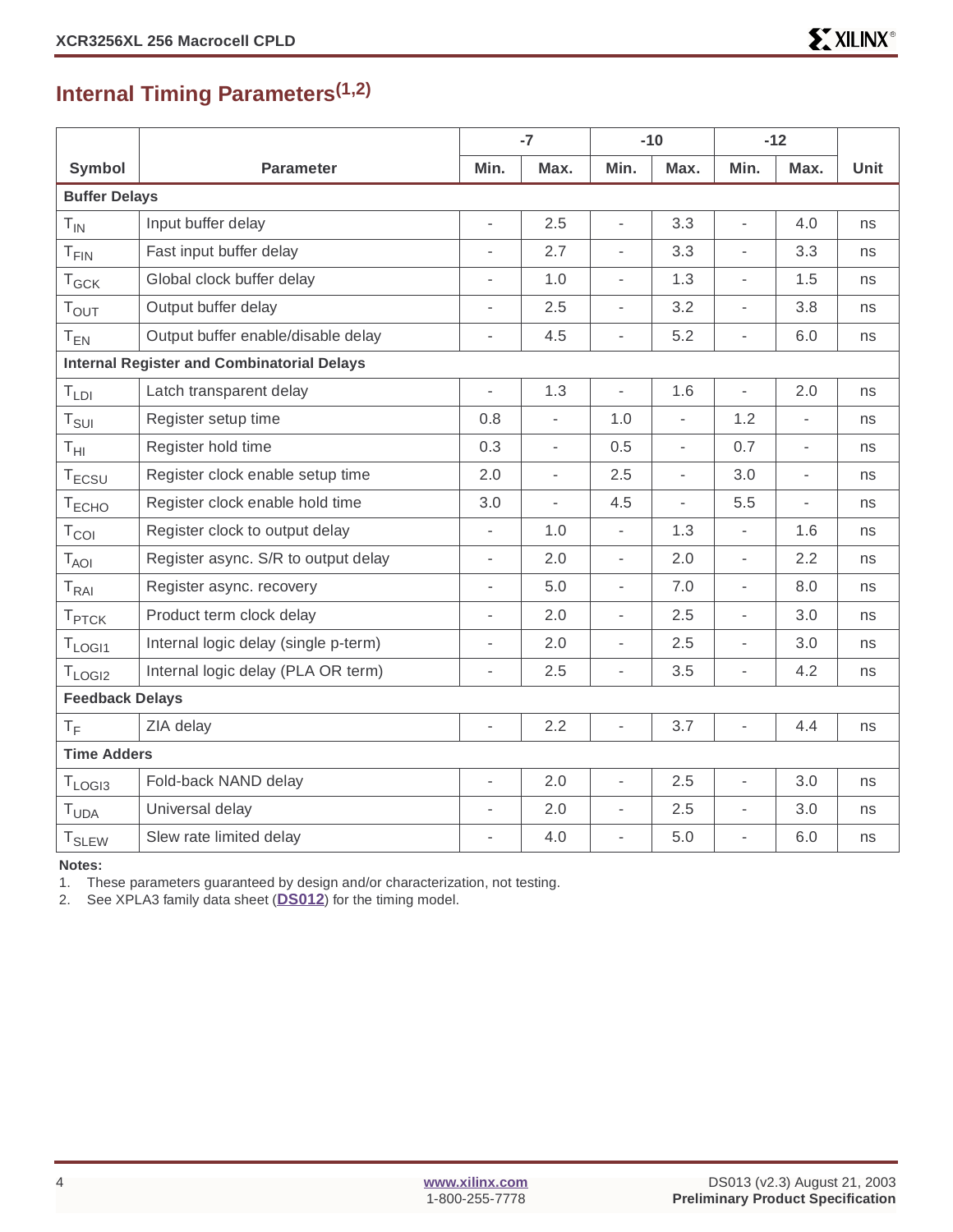# **Switching Characteristics**



| <b>Component</b> | <b>Values</b> |
|------------------|---------------|
| R1               | $390\Omega$   |
| R <sub>2</sub>   | $390\Omega$   |
| ( :1             | 35 pF         |

| <b>Measurement</b>     | S1     | S <sub>2</sub> |
|------------------------|--------|----------------|
| $T_{POE}$ (High)       | Open   | Closed         |
| $T_{\text{POF}}$ (Low) | Closed | Open           |
|                        | Closed | Closed         |

**Note:** For T<sub>POD</sub>, C1 = 5 pF. Delay measured at output level of  $V_{OL}$  + 300 mV,  $V_{OH}$  – 300 mV.

DS013\_03\_102401





<span id="page-4-0"></span>Figure 4: **Derating Curve for T<sub>PD2</sub>** 



#### **Measurements:**

All circuit delays are measured at the +1.5V level of inputs and outputs, unless otherwise specified.



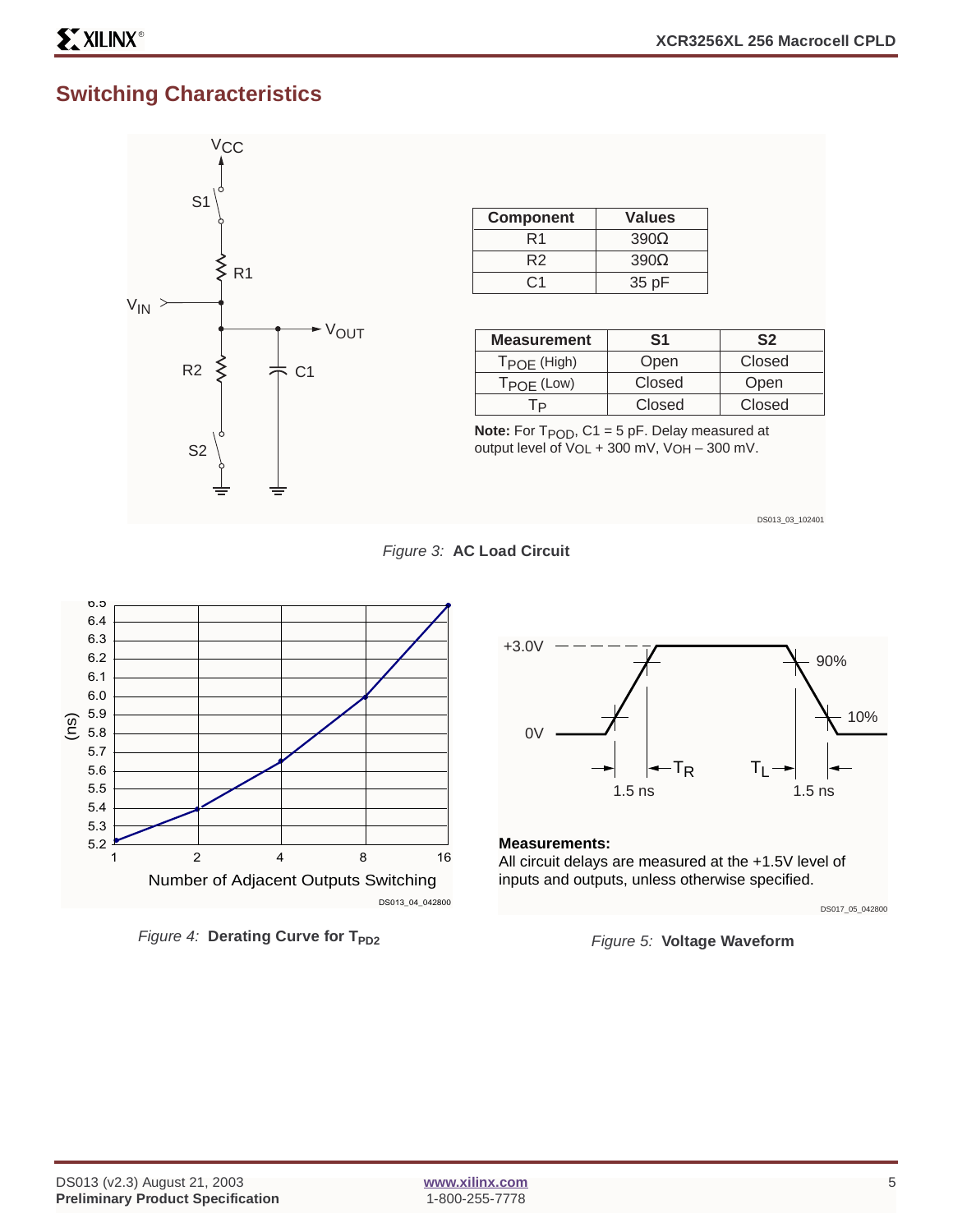#### <span id="page-5-0"></span>Table 2: **XCR3256XL User I/O Pins**

|                     |     | TQ144   PQ208   FT256   CS280 |     |     |
|---------------------|-----|-------------------------------|-----|-----|
| Total User I/O Pins | 120 | 164                           | 164 | 164 |

#### Table 3: **XCR3256XL I/O Pins**

| <b>Function</b><br><b>Block</b> | Macro-<br>cell |                          | TQ144 PQ208              | <b>FT256</b>             | <b>CS280</b>             |
|---------------------------------|----------------|--------------------------|--------------------------|--------------------------|--------------------------|
| $\overline{1}$                  | $\overline{1}$ | 106                      | 6                        | C16                      | E18                      |
| $\overline{1}$                  | $\overline{2}$ | $\overline{a}$           | $\overline{7}$           | F12                      | E19                      |
| $\mathbf 1$                     | 3              | $104^{(1)}$              | 8                        | D16                      | F15                      |
| 1                               | 4              | 103                      | 9                        | E14                      | F17                      |
| 1                               | 5              | 102                      | 10                       | E15                      | F18                      |
| $\overline{1}$                  | 6              | $\frac{1}{2}$            | $\overline{\phantom{0}}$ | $\overline{\phantom{0}}$ | $\overline{\phantom{0}}$ |
| $\overline{1}$                  | $\overline{7}$ | $\overline{a}$           | $\overline{a}$           |                          | $\overline{a}$           |
| 1                               | 8              | $\overline{\phantom{0}}$ | $\overline{\phantom{0}}$ | $\overline{\phantom{0}}$ | ÷,                       |
| $\mathbf{1}$                    | 9              | $\overline{\phantom{0}}$ | -                        | -                        | $\overline{\phantom{0}}$ |
| 1                               | 10             | $\overline{\phantom{0}}$ | $\overline{\phantom{0}}$ |                          | $\overline{\phantom{0}}$ |
| $\mathbf 1$                     | 11             | $\frac{1}{2}$            | $\overline{\phantom{0}}$ | $\overline{\phantom{a}}$ | $\overline{\phantom{a}}$ |
| 1                               | 12             | 101                      | 11                       | F13                      | F19                      |
| $\overline{1}$                  | 13             | 100                      | 12                       | E16                      | G16                      |
| 1                               | 14             | 99                       | 13                       | F14                      | G17                      |
| $\mathbf{1}$                    | 15             | $\blacksquare$           | 15                       | F15                      | G19                      |
| $\mathbf{1}$                    | 16             | $\frac{1}{2}$            | 16                       | G12                      | H16                      |
| $\mathbf{2}$                    | 1              | 107                      | 4                        | E13                      | <b>B19</b>               |
| $\overline{2}$                  | $\sqrt{2}$     | 108                      | 3                        | D <sub>15</sub>          | <b>B18</b>               |
| $\overline{2}$                  | 3              | $\overline{a}$           | 206                      | C <sub>13</sub>          | <b>B17</b>               |
| $\overline{2}$                  | $\overline{4}$ | $\overline{\phantom{0}}$ | 205                      | A14                      | A18                      |
| $\mathbf{2}$                    | 5              | 109                      | 204                      | E11                      | A17                      |
| $\overline{2}$                  | 6              | $\overline{\phantom{0}}$ | $\overline{\phantom{0}}$ | ÷,                       | $\overline{\phantom{0}}$ |
| $\mathbf{2}$                    | 7              | $\overline{\phantom{0}}$ | $\overline{\phantom{0}}$ | ÷,                       | $\overline{\phantom{0}}$ |
| $\mathbf{2}$                    | 8              | -                        | -                        |                          | -                        |
| $\overline{2}$                  | 9              | $\overline{\phantom{0}}$ | $\overline{\phantom{0}}$ | $\overline{\phantom{0}}$ | $\overline{\phantom{0}}$ |
| $\sqrt{2}$                      | 10             |                          |                          |                          |                          |
| $\overline{2}$                  | 11             | ۰                        |                          |                          | ۰                        |
| $\mathbf{2}$                    | 12             | 110                      | 203                      | A13                      | C16                      |
| $\overline{2}$                  | 13             | 111                      | 202                      | D <sub>12</sub>          | A16                      |
| $\overline{2}$                  | 14             | -                        | 201                      | <b>B13</b>               | E15                      |
| $\overline{2}$                  | 15             | 112                      | 199                      | C12                      | D15                      |
| $\mathbf{2}$                    | 16             | 113                      | 198                      | A12                      | A15                      |

#### Table 3: **XCR3256XL I/O Pins (Continued)**

| <b>Function</b><br><b>Block</b> | Macro-<br>cell | <b>TQ144</b>             | <b>PQ208</b>             | <b>FT256</b>             | <b>CS280</b>             |
|---------------------------------|----------------|--------------------------|--------------------------|--------------------------|--------------------------|
| 3                               | $\mathbf{1}$   | 98                       | 17                       | G15                      | H17                      |
| 3                               | $\overline{2}$ | 97                       | 18                       | G13                      | H18                      |
| 3                               | 3              | 96                       | 19                       | F16                      | H19                      |
| 3                               | 4              | 94                       | 20                       | G14                      | J16                      |
| 3                               | 5              | 93                       | 21                       | G16                      | J17                      |
| 3                               | 6              | L,                       | L,                       | L,                       | ÷                        |
| 3                               | $\overline{7}$ | $\overline{\phantom{0}}$ | $\overline{\phantom{0}}$ | ÷,                       | $\overline{\phantom{0}}$ |
| 3                               | 8              | $\overline{\phantom{0}}$ | $\frac{1}{2}$            | $\overline{a}$           | $\overline{\phantom{0}}$ |
| 3                               | 9              | -                        | ÷,                       | -                        | $\overline{a}$           |
| 3                               | 10             | $\overline{\phantom{0}}$ | $\overline{\phantom{0}}$ | $\overline{\phantom{0}}$ | ÷,                       |
| 3                               | 11             | $\overline{\phantom{0}}$ | $\overline{\phantom{0}}$ | $\overline{\phantom{0}}$ |                          |
| 3                               | 12             | 92                       | 22                       | H <sub>13</sub>          | J18                      |
| 3                               | 13             | $\overline{\phantom{a}}$ | 24                       | H12                      | K16                      |
| 3                               | 14             | 91                       | 25                       | H15                      | K17                      |
| 3                               | 15             | 90                       | 26                       | H14                      | K18                      |
| 3                               | 16             | $\overline{\phantom{a}}$ | 27                       | H16                      | L16                      |
| $\overline{4}$                  | 1              | 114                      | 197                      | D11                      | E14                      |
| $\overline{4}$                  | $\overline{2}$ | 116                      | 196                      | A11                      | D14                      |
| $\overline{4}$                  | 3              | 117                      | 195                      | E <sub>10</sub>          | A14                      |
| $\overline{4}$                  | 4              | ÷,                       | 194                      | <b>B12</b>               | C <sub>13</sub>          |
| $\overline{4}$                  | 5              | 118                      | 193                      | C11                      | <b>B13</b>               |
| $\overline{4}$                  | 6              | ÷,                       | $\frac{1}{2}$            | ÷,                       | $\blacksquare$           |
| $\overline{4}$                  | 7              |                          | 4                        | ÷,                       | ÷,                       |
| $\overline{4}$                  | 8              |                          | $\overline{\phantom{0}}$ | -                        |                          |
| 4                               | 9              |                          |                          |                          |                          |
| $\overline{4}$                  | 10             | $\overline{\phantom{0}}$ | $\overline{\phantom{0}}$ | ÷,                       | ÷                        |
| 4                               | 11             |                          | $\overline{\phantom{0}}$ |                          |                          |
| $\overline{4}$                  | 12             | 119                      | 192                      | <b>B11</b>               | A13                      |
| $\overline{4}$                  | 13             | 120                      | 190                      | A10                      | A12                      |
| $\overline{4}$                  | 14             | 121                      | $189^{(1)}$              | $C10^{(1)}$              | $C12^{(1)}$              |
| $\overline{4}$                  | 15             |                          | 188                      | A <sub>9</sub>           | <b>B12</b>               |
| $\overline{4}$                  | 16             | 122                      | 187                      | D <sub>9</sub>           | D12                      |
| 5                               | 1              | $89^{(1)}$               | 28                       | J14                      | L17                      |
| 5                               | 2              | $\overline{\phantom{0}}$ | 29                       | J15                      | L18                      |
| 5                               | 3              | 88                       | $30^{(1)}$               | $J13^{(1)}$              | $L19^{(1)}$              |
| 5                               | 4              | 87                       | 31                       | J16                      | M16                      |
| 5                               | 5              | 86                       | 33                       | L14                      | M18                      |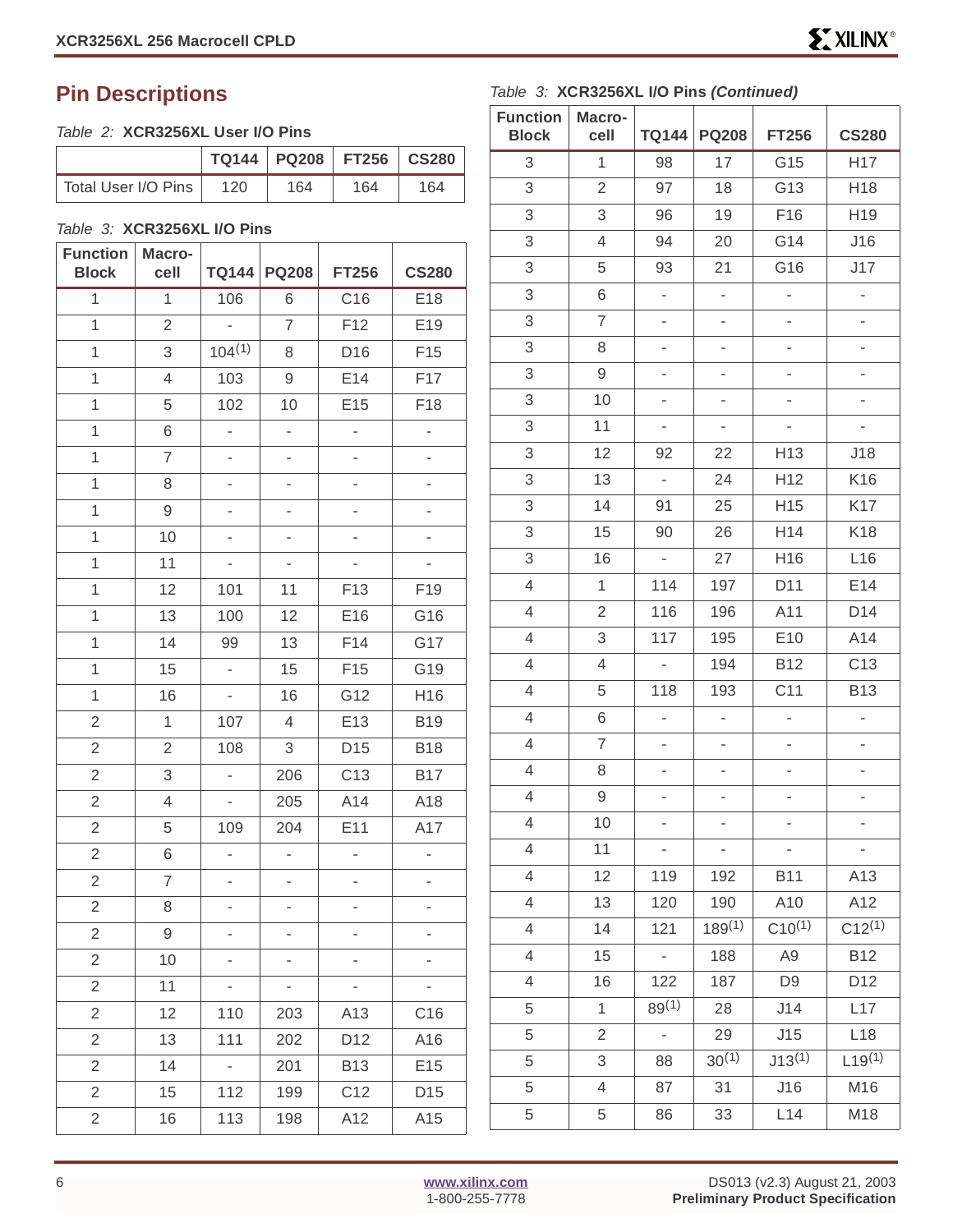#### Table 3: **XCR3256XL I/O Pins (Continued)**

Table 3: **XCR3256XL I/O Pins (Continued)**

| <b>Function</b><br><b>Block</b> | Macro-<br>cell |                          | TQ144 PQ208              | <b>FT256</b>             | <b>CS280</b>             |
|---------------------------------|----------------|--------------------------|--------------------------|--------------------------|--------------------------|
| 5                               | 6              | $\overline{a}$           | ÷,                       | $\overline{\phantom{0}}$ | $\frac{1}{2}$            |
| 5                               | $\overline{7}$ | $\overline{a}$           | $\overline{a}$           | -                        |                          |
| 5                               | 8              | -                        | -                        | -                        |                          |
| 5                               | 9              | 4                        | $\overline{\phantom{0}}$ | -                        |                          |
| 5                               | 10             | $\overline{\phantom{a}}$ | $\overline{\phantom{0}}$ | 4                        | $\overline{\phantom{0}}$ |
| 5                               | 11             | 4                        | $\overline{\phantom{0}}$ | $\overline{\phantom{0}}$ | $\overline{\phantom{0}}$ |
| 5                               | 12             | 84                       | 34                       | K15                      | M17                      |
| 5                               | 13             | $\overline{\phantom{a}}$ | 35                       | K14                      | N <sub>16</sub>          |
| 5                               | 14             | 83                       | 36                       | K16                      | N19                      |
| 5                               | 15             | 82                       | 37                       | K13                      | N <sub>18</sub>          |
| 5                               | 16             | $\overline{\phantom{a}}$ | 38                       | L15                      | <b>N17</b>               |
| 6                               | 1              | $\overline{\phantom{0}}$ | 78                       | R <sub>9</sub>           | U10                      |
| 6                               | $\overline{2}$ | 55                       | 77                       | N <sub>9</sub>           | T10                      |
| 6                               | 3              | 56                       | 76                       | T10                      | W11                      |
| 6                               | $\overline{4}$ | ÷                        | 73                       | P10                      | U11                      |
| 6                               | 5              | 60                       | 71                       | R <sub>10</sub>          | T11                      |
| 6                               | 6              | $\overline{\phantom{a}}$ | $\overline{\phantom{a}}$ | $\overline{\phantom{a}}$ | $\overline{a}$           |
| 6                               | $\overline{7}$ | 4                        | ÷,                       | -                        | $\overline{\phantom{0}}$ |
| 6                               | 8              | $\overline{\phantom{0}}$ | -                        | ÷                        | $\overline{\phantom{0}}$ |
| 6                               | 9              | -                        | ÷,                       | $\overline{\phantom{0}}$ | ÷,                       |
| 6                               | 10             | -                        | -                        |                          |                          |
| 6                               | 11             | $\overline{\phantom{0}}$ | $\blacksquare$           | $\overline{\phantom{0}}$ | $\overline{\phantom{a}}$ |
| 6                               | 12             | 61                       | 70                       | T11                      | W12                      |
| 6                               | 13             | 62                       | 69                       | N <sub>10</sub>          | U12                      |
| 6                               | 14             | 63                       | 68                       | P11                      | T12                      |
| 6                               | 15             | $\blacksquare$           | 67                       | M10                      | V13                      |
| 6                               | 16             | 65                       | 66                       | R <sub>11</sub>          | U13                      |
| $\overline{7}$                  | $\mathbf{1}$   | 81                       | 39                       | K12                      | P16                      |
| $\overline{7}$                  | $\overline{2}$ | ÷,                       | 40                       | L16                      | P18                      |
| $\overline{7}$                  | 3              | 80                       | 42                       | M15                      | R <sub>19</sub>          |
| $\overline{7}$                  | 4              | 79                       | 43                       | N <sub>15</sub>          | R <sub>16</sub>          |
| $\overline{7}$                  | 5              | 78                       | 44                       | L13                      | R <sub>18</sub>          |
| $\overline{7}$                  | 6              | $\overline{\phantom{a}}$ | $\overline{\phantom{a}}$ | ä,                       | $\overline{\phantom{a}}$ |
| $\overline{7}$                  | 7              | $\overline{\phantom{0}}$ | ÷.                       | $\overline{\phantom{0}}$ | $\overline{\phantom{0}}$ |
| $\overline{7}$                  | 8              | $\overline{\phantom{0}}$ | $\overline{\phantom{0}}$ | 4                        | $\overline{\phantom{0}}$ |
| $\overline{7}$                  | 9              | -                        | ÷                        | -                        |                          |
| $\overline{7}$                  | 10             | $\overline{\phantom{0}}$ | -                        | -                        | $\overline{\phantom{0}}$ |

| <b>Function</b><br><b>Block</b> | Macro-<br>cell | <b>TQ144</b>             | <b>PQ208</b>             | <b>FT256</b>             | <b>CS280</b>             |
|---------------------------------|----------------|--------------------------|--------------------------|--------------------------|--------------------------|
| $\overline{7}$                  | 11             | $\overline{a}$           | $\overline{a}$           | $\overline{a}$           | $\frac{1}{2}$            |
| $\overline{7}$                  | 12             | 77                       | 45                       | M16                      | R <sub>17</sub>          |
| $\overline{7}$                  | 13             | $\overline{\phantom{0}}$ | 46                       | M14                      | R <sub>15</sub>          |
| $\overline{7}$                  | 14             | 75                       | 47                       | N16                      | T17                      |
| $\overline{7}$                  | 15             | 74                       | 48                       | L12                      | T16                      |
| $\overline{7}$                  | 16             | $\frac{1}{2}$            | 49                       | P <sub>15</sub>          | U19                      |
| 8                               | $\mathbf{1}$   | 66                       | 65                       | T <sub>12</sub>          | T <sub>13</sub>          |
| 8                               | $\overline{2}$ | 67                       | 64                       | R <sub>12</sub>          | W14                      |
| 8                               | 3              | 68                       | 62                       | N11                      | T14                      |
| 8                               | $\overline{4}$ | 69                       | 61                       | T <sub>13</sub>          | R <sub>14</sub>          |
| 8                               | 5              | ä,                       | 60                       | P12                      | W15                      |
| 8                               | 6              | $\overline{\phantom{0}}$ | $\overline{a}$           | L,                       | $\overline{a}$           |
| 8                               | $\overline{7}$ | -                        | $\overline{a}$           | $\overline{\phantom{0}}$ | ÷,                       |
| 8                               | 8              | $\overline{\phantom{0}}$ | $\overline{\phantom{0}}$ | ÷                        | $\overline{\phantom{0}}$ |
| 8                               | 9              | -                        | $\overline{\phantom{0}}$ | -                        | $\overline{\phantom{0}}$ |
| 8                               | 10             | $\overline{\phantom{0}}$ | $\overline{\phantom{0}}$ | $\overline{\phantom{0}}$ | $\overline{\phantom{0}}$ |
| 8                               | 11             | ÷,                       | $\overline{\phantom{0}}$ | ÷,                       | ÷,                       |
| 8                               | 12             | 70                       | 59                       | R <sub>13</sub>          | U15                      |
| 8                               | 13             | $\blacksquare$           | 58                       | M11                      | V15                      |
| 8                               | 14             | 71                       | 57                       | T14                      | T <sub>15</sub>          |
| 8                               | 15             | ÷,                       | 56                       | N12                      | V16                      |
| 8                               | 16             | 72                       | 55                       | R <sub>14</sub>          | W17                      |
| 9                               | $\mathbf{1}$   | $\overline{2}$           | 153                      | D <sub>3</sub>           | <b>B1</b>                |
| $\hbox{9}$                      | $\overline{2}$ | 1                        | 154                      | C <sub>1</sub>           | C <sub>3</sub>           |
| 9                               | 3              |                          | 159                      | <b>B4</b>                | A4                       |
| 9                               | 4              | $\overline{\phantom{0}}$ | 160                      | E <sub>6</sub>           | B <sub>5</sub>           |
| 9                               | 5              | 143                      | 161                      | A4                       | C <sub>5</sub>           |
| 9                               | 6              | $\frac{1}{2}$            | ä,                       | ÷,                       | ÷,                       |
| 9                               | $\overline{7}$ |                          | $\overline{\phantom{0}}$ | $\overline{\phantom{0}}$ | 4                        |
| 9                               | 8              |                          | $\overline{a}$           | L,                       | $\overline{\phantom{0}}$ |
| $\hbox{9}$                      | 9              | -                        | $\overline{\phantom{0}}$ | $\overline{\phantom{0}}$ | $\overline{\phantom{0}}$ |
| 9                               | 10             |                          | $\overline{\phantom{0}}$ | ÷                        | $\overline{\phantom{0}}$ |
| $\hbox{9}$                      | 11             | $\overline{a}$           | $\overline{\phantom{a}}$ | $\overline{a}$           | $\overline{\phantom{a}}$ |
| 9                               | 12             | $\overline{\phantom{0}}$ | 162                      | C <sub>5</sub>           | A <sub>5</sub>           |
| 9                               | 13             | 142                      | 163                      | B <sub>5</sub>           | E <sub>6</sub>           |
| 9                               | 14             | 141                      | 164                      | D <sub>6</sub>           | D <sub>6</sub>           |
| 9                               | 15             | 140                      | 166                      | A <sub>5</sub>           | <b>B6</b>                |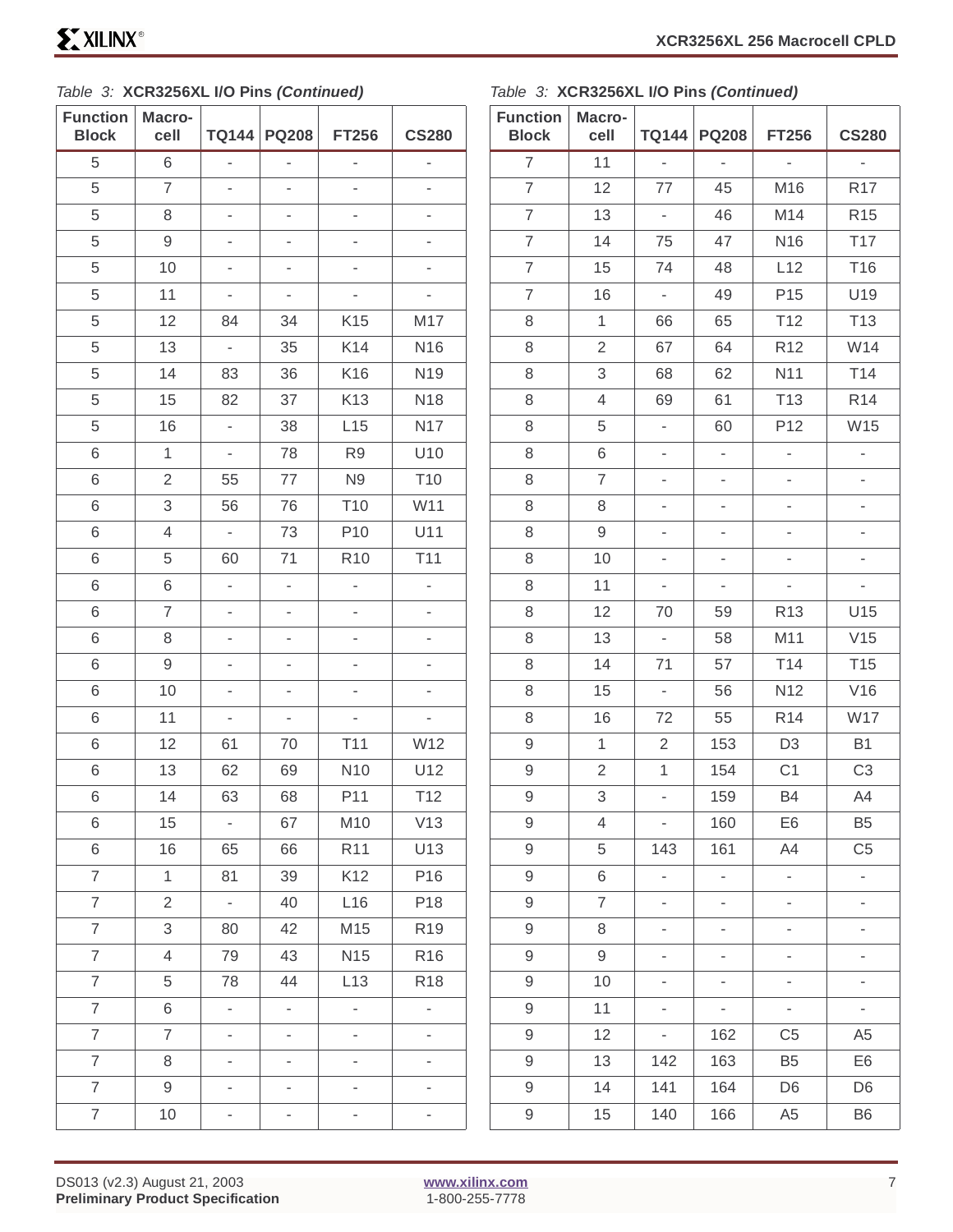| able 3: XCR3256XL I/O Pins (Continued) |                |                          |                              |                              |                          | Table 3: Y                      |
|----------------------------------------|----------------|--------------------------|------------------------------|------------------------------|--------------------------|---------------------------------|
| <b>Function</b><br><b>Block</b>        | Macro-<br>cell | <b>TQ144</b>             | <b>PQ208</b>                 | <b>FT256</b>                 | <b>CS280</b>             | <b>Function</b><br><b>Block</b> |
| $\hbox{9}$                             | 16             | 139                      | 167                          | C <sub>6</sub>               | A <sub>6</sub>           | 12                              |
| 10                                     | 1              | 4(1)                     | 151                          | D <sub>1</sub>               | D <sub>2</sub>           | 12                              |
| 10                                     | $\overline{2}$ | $\overline{\phantom{a}}$ | 150                          | E4                           | D <sub>1</sub>           | 12                              |
| 10                                     | 3              | 5                        | 149                          | D <sub>2</sub>               | E <sub>3</sub>           | 12                              |
| 10                                     | $\overline{4}$ | 6                        | 148                          | E <sub>3</sub>               | E <sub>2</sub>           | 12                              |
| 10                                     | 5              | $\overline{7}$           | 147                          | E <sub>1</sub>               | E <sub>4</sub>           | 12                              |
| 10                                     | 6              | $\overline{\phantom{a}}$ | L,                           | L,                           | $\overline{\phantom{0}}$ | 12                              |
| 10                                     | $\overline{7}$ | $\overline{\phantom{0}}$ | $\overline{\phantom{0}}$     | $\overline{\phantom{0}}$     | $\overline{\phantom{0}}$ | 12                              |
| 10                                     | 8              | $\overline{\phantom{0}}$ | $\overline{\phantom{0}}$     | $\overline{\phantom{0}}$     | $\overline{\phantom{0}}$ | 12                              |
| 10                                     | $\hbox{9}$     | 4                        | ÷,                           | $\overline{\phantom{0}}$     | $\overline{\phantom{0}}$ | 12                              |
| 10                                     | 10             | $\overline{\phantom{0}}$ | ä,                           | ä,                           | ÷,                       | 12                              |
| 10                                     | 11             | -                        |                              |                              |                          | 12                              |
| 10                                     | 12             | 8                        | 146                          | F4                           | E1                       | 13                              |
| 10                                     | 13             | L,                       | 145                          | F <sub>1</sub>               | F <sub>5</sub>           | 13                              |
| 10                                     | 14             | 9                        | 144                          | G <sub>5</sub>               | F <sub>3</sub>           | 13                              |
| 10                                     | 15             | 10                       | 142                          | E2                           | F4                       | 13                              |
| 10                                     | 16             | 11                       | 141                          | F <sub>3</sub>               | G <sub>3</sub>           | 13                              |
| 11                                     | $\mathbf{1}$   | $\overline{a}$           | 168                          | B <sub>6</sub>               | D7                       | 13                              |
| 11                                     | $\overline{2}$ | $\overline{\phantom{0}}$ | 169                          | E7                           | C7                       | 13                              |
| 11                                     | 3              | 138                      | 170                          | A <sub>6</sub>               | B7                       | 13                              |
| 11                                     | 4              | $\frac{1}{2}$            | 171                          | D7                           | A7                       | 13                              |
| 11                                     | 5              | 137                      | 172                          | B7                           | C <sub>8</sub>           | 13                              |
| 11                                     | 6              | $\overline{\phantom{0}}$ | $\qquad \qquad \blacksquare$ | $\qquad \qquad \blacksquare$ | $\overline{\phantom{0}}$ | 13                              |
| 11                                     | $\overline{7}$ |                          |                              |                              |                          | 13                              |
| 11                                     | 8              | $\overline{a}$           |                              |                              |                          | 13                              |
| 11                                     | 9              |                          |                              |                              |                          | 13                              |
| 11                                     | 10             | $\overline{\phantom{0}}$ | $\overline{\phantom{0}}$     | $\overline{\phantom{0}}$     | $\overline{\phantom{0}}$ | 13                              |
| 11                                     | 11             | $\overline{\phantom{a}}$ | $\overline{\phantom{0}}$     | -                            | -                        | 13                              |
| 11                                     | 12             | 136                      | 173                          | C7                           | B <sub>8</sub>           | 14                              |
| 11                                     | 13             | 134                      | 175                          | C <sub>8</sub>               | C <sub>9</sub>           | 14                              |
| 11                                     | 14             | 133                      | $176^{(1)}$                  | $A7^{(1)}$                   | B9 <sup>(1)</sup>        | 14                              |
|                                        |                |                          |                              |                              |                          |                                 |

11 | 15 | 132 | 177 | D8 | D10 11 | 16 | 131 | 178 | B8 | C10 12 | 1 | - | 140 | F2 | G2 12 | 2 | - | 139 | G4 | G1 12 | 3 | 12 | 138 | G1 | G4 12 | 4 | 14 | 137 | H1 | H1

#### Table 3: **XCR3256XL I/O Pins (Continued)**

| <b>Function</b><br><b>Block</b> | Macro-<br>cell           | <b>TQ144</b>             | <b>PQ208</b>             | <b>FT256</b>             | <b>CS280</b>                 |  |
|---------------------------------|--------------------------|--------------------------|--------------------------|--------------------------|------------------------------|--|
| 12                              | 5                        | 15                       | 136                      | H4                       | H <sub>3</sub>               |  |
| 12                              | 6                        | $\overline{a}$           | $\overline{a}$           | $\overline{a}$           | $\overline{a}$               |  |
| 12                              | $\overline{7}$           | $\overline{\phantom{0}}$ | -                        | $\overline{a}$           | $\overline{\phantom{0}}$     |  |
| 12                              | 8                        | $\overline{a}$           | -                        | $\overline{\phantom{0}}$ | $\overline{\phantom{0}}$     |  |
| 12                              | 9                        | $\overline{\phantom{0}}$ | $\overline{a}$           | $\overline{a}$           | $\overline{\phantom{0}}$     |  |
| 12                              | 10                       | $\overline{\phantom{0}}$ | $\overline{a}$           | -                        | $\overline{\phantom{0}}$     |  |
| 12                              | 11                       | -                        | $\overline{\phantom{0}}$ | $\overline{\phantom{0}}$ | $\overline{\phantom{0}}$     |  |
| 12                              | 12                       | 16                       | 135                      | G <sub>2</sub>           | H <sub>2</sub>               |  |
| 12                              | 13                       | $\blacksquare$           | 133                      | J1                       | J2                           |  |
| 12                              | 14                       | 18                       | 132                      | J3                       | J3                           |  |
| 12                              | 15                       | 19                       | 131                      | H2                       | K <sub>2</sub>               |  |
| 12                              | 16                       | $\overline{\phantom{a}}$ | 130                      | J5                       | K <sub>3</sub>               |  |
| 13                              | $\overline{1}$           | -                        | 79                       | P <sub>9</sub>           | W10                          |  |
| 13                              | $\overline{2}$           | 54                       | 80                       | T <sub>9</sub>           | T <sub>9</sub>               |  |
| 13                              | 3                        | 53                       | 81                       | P <sub>8</sub>           | U9                           |  |
| 13                              | $\overline{\mathcal{L}}$ | $\blacksquare$           | 84                       | R <sub>8</sub>           | T <sub>8</sub>               |  |
| 13                              | 5                        | 49                       | 86                       | N <sub>8</sub>           | T7                           |  |
| 13                              | 6                        | $\overline{a}$           | $\overline{a}$           | L                        | $\overline{a}$               |  |
| 13                              | $\overline{7}$           | $\overline{\phantom{0}}$ | -                        | ÷                        | $\overline{\phantom{m}}$     |  |
| 13                              | 8                        | $\overline{\phantom{0}}$ | $\overline{a}$           | ÷,                       | $\overline{\phantom{m}}$     |  |
| 13                              | 9                        | $\overline{\phantom{0}}$ | $\overline{\phantom{a}}$ | $\overline{\phantom{0}}$ | $\qquad \qquad \blacksquare$ |  |
| 13                              | 10                       | $\overline{\phantom{0}}$ | -                        | ÷                        | $\overline{\phantom{0}}$     |  |
| 13                              | 11                       | $\overline{\phantom{0}}$ | $\overline{a}$           | -                        | L,                           |  |
| 13                              | 12                       | 48                       | 87                       | T <sub>8</sub>           | W7                           |  |
| 13                              | 13                       | 47                       | 88                       | P7                       | V7                           |  |
| 13                              | 14                       | 46                       | 89                       | R7                       | U7                           |  |
| 13                              | 15                       | $\overline{\phantom{a}}$ | 90                       | P <sub>6</sub>           | W <sub>6</sub>               |  |
| 13                              | 16                       | 45                       | 91                       | T7                       | T <sub>6</sub>               |  |
| 14                              | $\mathbf{1}$             | $20^{(1)}$               | 129                      | J2                       | K4                           |  |
| 14                              | $\overline{2}$           | L,                       | 128                      | J4                       | L1                           |  |
| 14                              | 3                        | 21                       | $127^{(1)}$              | $K1^{(1)}$               | $L2^{(1)}$                   |  |
| 14                              | 4                        | 22                       | 126                      | K <sub>3</sub>           | L <sub>3</sub>               |  |
| 14                              | 5                        | 23                       | 124                      | K <sub>2</sub>           | M <sub>1</sub>               |  |
| 14                              | 6                        | $\overline{\phantom{0}}$ | ۰.                       | $\blacksquare$           | -                            |  |
| 14                              | $\overline{7}$           | $\overline{a}$           | $\overline{\phantom{0}}$ | $\overline{a}$           | $\overline{a}$               |  |
| 14                              | 8                        | $\overline{\phantom{0}}$ | $\overline{\phantom{0}}$ | ÷,                       | $\overline{\phantom{0}}$     |  |
| 14                              | 9                        | ۳                        | ÷,                       | f                        | ÷                            |  |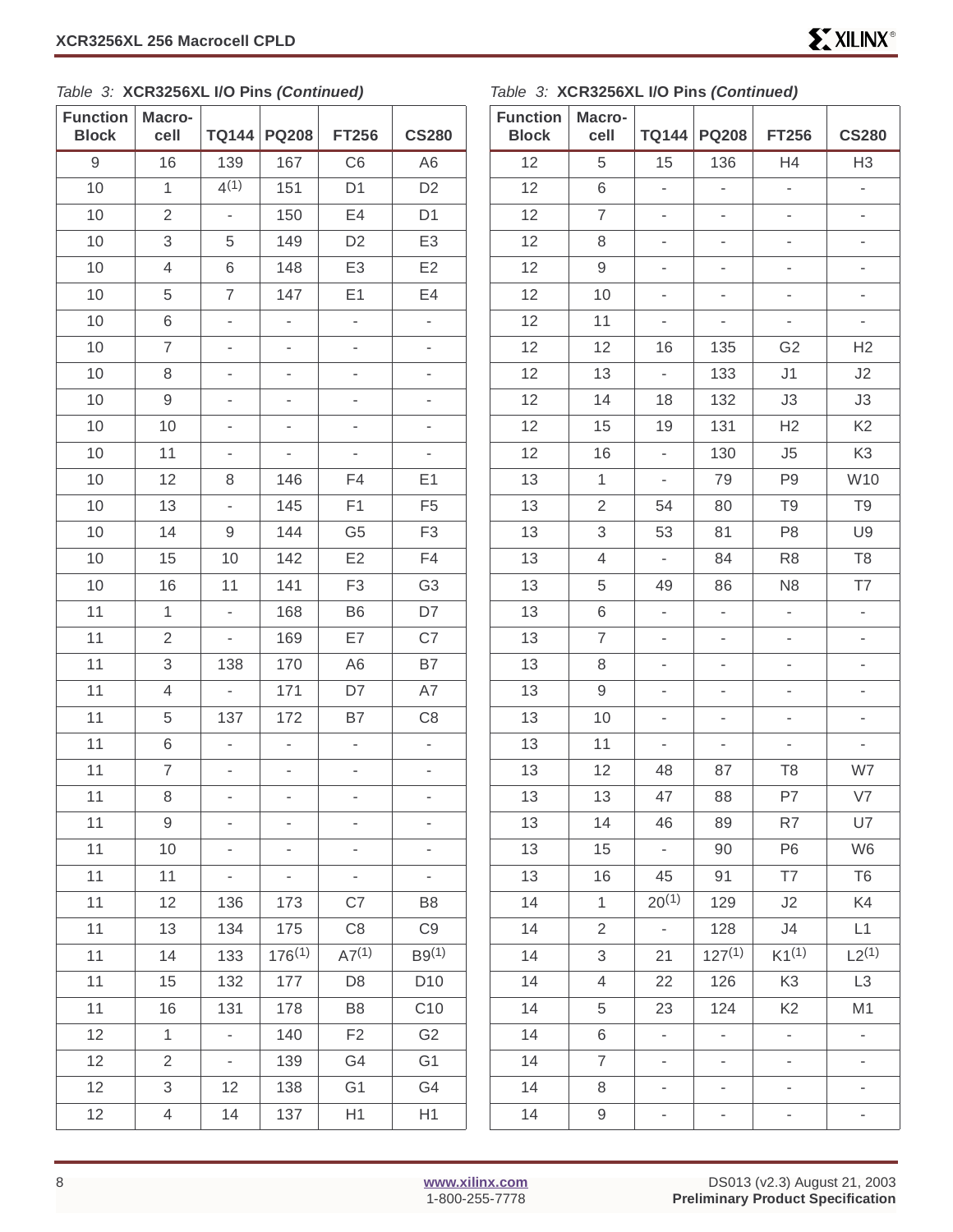#### Table 3: **XCR3256XL I/O Pins (Continued)**

| <b>Function</b><br><b>Block</b> | Macro-<br>cell | <b>TQ144</b>             | <b>PQ208</b>             | <b>FT256</b>             | <b>CS280</b>             |
|---------------------------------|----------------|--------------------------|--------------------------|--------------------------|--------------------------|
| 14                              | 10             | $\overline{\phantom{0}}$ | $\overline{\phantom{0}}$ | $\overline{\phantom{m}}$ | $\overline{\phantom{0}}$ |
| 14                              | 11             | $\overline{\phantom{0}}$ | ÷,                       |                          |                          |
| 14                              | 12             | 25                       | 123                      | L1                       | M <sub>3</sub>           |
| 14                              | 13             | $\overline{\phantom{a}}$ | 122                      | K4                       | M4                       |
| 14                              | 14             | 26                       | 121                      | L <sub>3</sub>           | N <sub>1</sub>           |
| 14                              | 15             | 27                       | 120                      | K <sub>5</sub>           | N2                       |
| 14                              | 16             | 28                       | 119                      | M1                       | N <sub>3</sub>           |
| 15                              | 1              | 44                       | 92                       | N7                       | V <sub>6</sub>           |
| 15                              | $\sqrt{2}$     | 43                       | 93                       | R <sub>6</sub>           | U <sub>6</sub>           |
| 15                              | 3              | 42                       | 95                       | M7                       | R <sub>6</sub>           |
| 15                              | 4              | 41                       | 96                       | T <sub>5</sub>           | W <sub>5</sub>           |
| 15                              | 5              | 40                       | 97                       | T <sub>6</sub>           | T <sub>5</sub>           |
| 15                              | 6              | $\overline{\phantom{0}}$ | ÷,                       | ÷,                       | ÷                        |
| 15                              | 7              | $\overline{\phantom{0}}$ | ÷,                       | ÷,                       | ÷,                       |
| 15                              | 8              | $\overline{\phantom{0}}$ | $\overline{\phantom{0}}$ | $\overline{\phantom{0}}$ | $\overline{\phantom{0}}$ |
| 15                              | 9              | -                        | ÷                        | -                        | -                        |
| 15                              | 10             | $\overline{\phantom{0}}$ | $\overline{\phantom{0}}$ | $\overline{\phantom{0}}$ | $\overline{\phantom{0}}$ |
| 15                              | 11             | $\overline{\phantom{0}}$ | $\overline{\phantom{0}}$ | $\overline{\phantom{0}}$ | $\overline{\phantom{0}}$ |
| 15                              | 12             | $\overline{\phantom{a}}$ | 98                       | R <sub>5</sub>           | V <sub>5</sub>           |
| 15                              | 13             | 39                       | 99                       | N <sub>6</sub>           | U <sub>5</sub>           |
| 15                              | 14             | 38                       | 100                      | T <sub>4</sub>           | W4                       |
| 15                              | 15             | $\blacksquare$           | 101                      | P <sub>5</sub>           | U4                       |
| 15                              | 16             | 37                       | 102                      | R4                       | W <sub>3</sub>           |
| 16                              | $\mathbf 1$    | $\overline{\phantom{a}}$ | 118                      | L2                       | P <sub>1</sub>           |
| 16                              | $\overline{2}$ | -                        | 117                      | M <sub>2</sub>           | P <sub>2</sub>           |
| 16                              | 3              | 29                       | 115                      | M <sub>3</sub>           | P4                       |
| 16                              | 4              | 30                       | 114                      | N2                       | R <sub>3</sub>           |
| 16                              | 5              | 31                       | 113                      | L <sub>5</sub>           | R <sub>2</sub>           |
| 16                              | 6              | $\overline{\phantom{a}}$ | L.                       | ä,                       | ÷,                       |
| 16                              | $\overline{7}$ | $\overline{\phantom{0}}$ | ÷,                       | $\overline{a}$           | $\overline{\phantom{0}}$ |
| 16                              | 8              | $\overline{\phantom{0}}$ | $\overline{\phantom{0}}$ | $\overline{\phantom{0}}$ | -                        |
| 16                              | 9              |                          | ÷,                       |                          |                          |
| 16                              | 10             | -                        | ÷,                       | $\overline{\phantom{0}}$ | ÷,                       |
| 16                              | 11             | $\overline{\phantom{0}}$ | -                        | $\overline{\phantom{0}}$ |                          |
| 16                              | 12             | 32                       | 112                      | P <sub>1</sub>           | R4                       |
| 16                              | 13             | $\overline{\phantom{a}}$ | 111                      | M4                       | T <sub>3</sub>           |
| 16                              | 14             | 34                       | 110                      | R <sub>1</sub>           | U1                       |

#### Table 3: **XCR3256XL I/O Pins (Continued)**

| <b>Function</b><br><b>Block</b> | Macro-<br>cell |    | TQ144   PQ208 | <b>FT256</b>   | <b>CS280</b> |
|---------------------------------|----------------|----|---------------|----------------|--------------|
| 16                              | 15             | 35 | 109           | N <sub>3</sub> | V1           |
| 16                              | 16             | 36 | 108           | Т1             | U2           |

**Notes:** 

1. JTAG pins.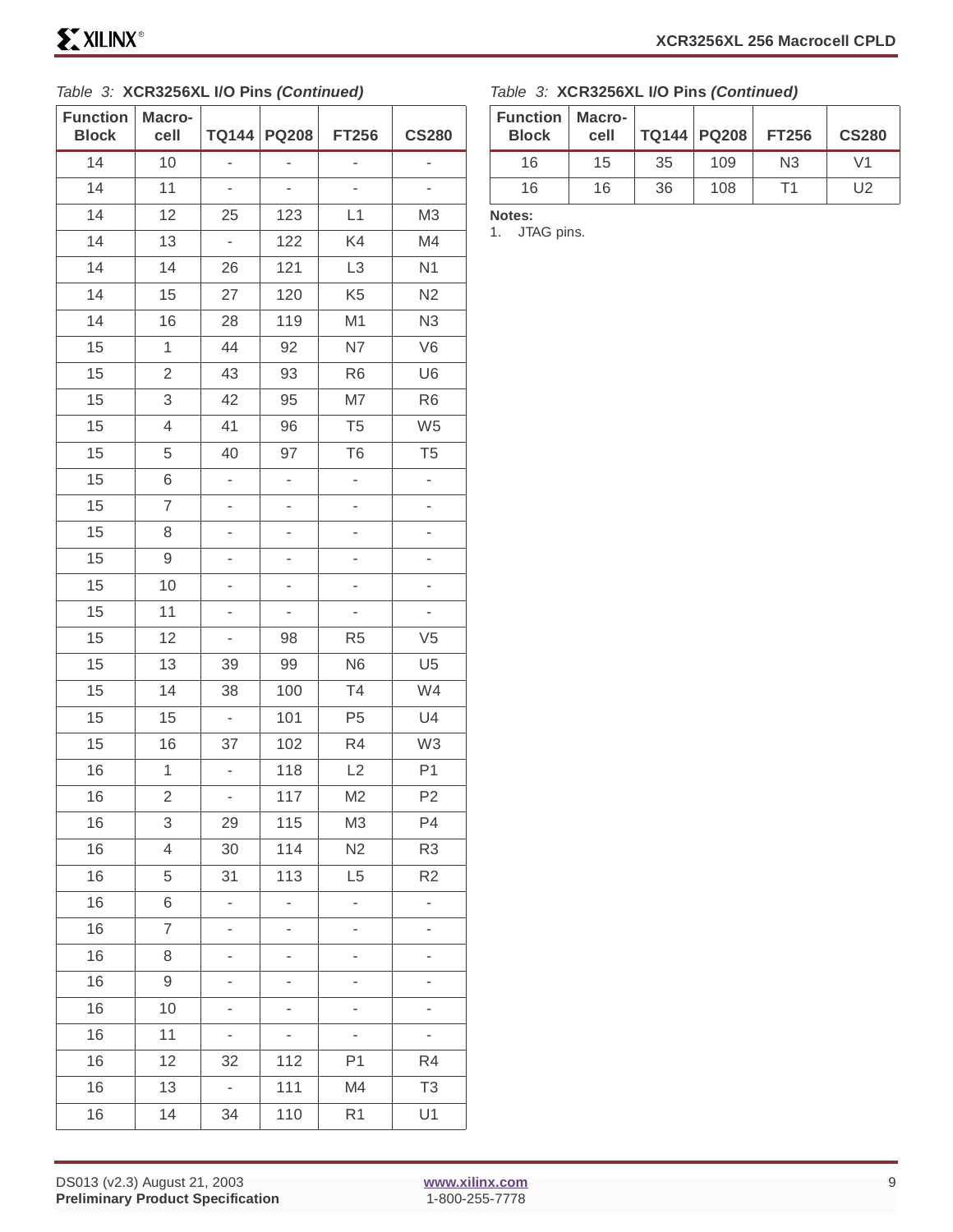| <b>Pin Type</b> | TQ144                                                | <b>PQ208</b>                                                                 | <b>FT256</b>                                                                                                                                                                                                                                    | <b>CS280</b>                                                                                                                                                                                                                                                                                                                                                      |
|-----------------|------------------------------------------------------|------------------------------------------------------------------------------|-------------------------------------------------------------------------------------------------------------------------------------------------------------------------------------------------------------------------------------------------|-------------------------------------------------------------------------------------------------------------------------------------------------------------------------------------------------------------------------------------------------------------------------------------------------------------------------------------------------------------------|
| INO / CLKO      | 128                                                  | 181                                                                          | B <sub>9</sub>                                                                                                                                                                                                                                  | A10                                                                                                                                                                                                                                                                                                                                                               |
| IN1 / CLK1      | 127                                                  | 182                                                                          | A <sub>8</sub>                                                                                                                                                                                                                                  | D11                                                                                                                                                                                                                                                                                                                                                               |
| IN2 / CLK2      | 126                                                  | 183                                                                          | C <sub>9</sub>                                                                                                                                                                                                                                  | C <sub>11</sub>                                                                                                                                                                                                                                                                                                                                                   |
| IN3 / CLK3      | 125                                                  | 184                                                                          | <b>B10</b>                                                                                                                                                                                                                                      | <b>B11</b>                                                                                                                                                                                                                                                                                                                                                        |
| <b>TCK</b>      | 89                                                   | 30                                                                           | J13                                                                                                                                                                                                                                             | L19                                                                                                                                                                                                                                                                                                                                                               |
| TDI             | 4                                                    | 176                                                                          | A7                                                                                                                                                                                                                                              | B <sub>9</sub>                                                                                                                                                                                                                                                                                                                                                    |
| <b>TDO</b>      | 104                                                  | 189                                                                          | C <sub>10</sub>                                                                                                                                                                                                                                 | C12                                                                                                                                                                                                                                                                                                                                                               |
| <b>TMS</b>      | 20                                                   | 127                                                                          | K <sub>1</sub>                                                                                                                                                                                                                                  | L2                                                                                                                                                                                                                                                                                                                                                                |
| PORT_EN         | $13^{(1)}$                                           | $116^{(1)}$                                                                  | $N1^{(1)}$                                                                                                                                                                                                                                      | $P3^{(1)}$                                                                                                                                                                                                                                                                                                                                                        |
| Vcc             | 24, 50, 51, 58, 73, 76,<br>95, 115, 123, 130, 144    | 5, 23, 41, 63, 74, 83, 85,<br>107, 125, 143, 165,<br>179, 186, 191           | E8, E9, F7, F8, F9, F10,<br>G6, G11, H5, H6, H11,<br>J6, J11, J12, K6, K11,<br>L7, L8, L9, L10, M8, M9                                                                                                                                          | A11, B10, C6, C14,<br>D13, D17, F2, J19, L4,<br>P15, T18, U8, U14, V2,<br>V9, V11                                                                                                                                                                                                                                                                                 |
| GND             | 3, 17, 33, 52, 57, 59, 64,<br>85, 105, 124, 129, 135 | 14, 32, 50, 72, 75, 82,<br>94, 134, 152, 174, 180,<br>185, 200               | E5, F6, F11, G7, G8,<br>G9, G10, H7, H8, H9,<br>H10, J7, J8, J9, J10, K7,<br>K8, K9, K10, L6, L11                                                                                                                                               | E5, E7, E8, E9, E10,<br>E11, E12, E13, G5,<br>G15, H5, H15, J5, J15,<br>K5, K15, L5, L15, M5,<br>M15, N5, N15, R7, R8,<br>R9, R10, R11, R12,<br>R <sub>13</sub>                                                                                                                                                                                                   |
| No Connects     |                                                      | 1, 2, 51, 52, 53, 54, 103,<br>104, 105, 106, 155,<br>156, 157, 158, 207, 208 | A1, A2, A3, A15, A16,<br>B1, B2, B3, B14, B15,<br>B16, C2, C3, C4, C14,<br>C15, D4, D5, D10, D13,<br>D14, E12, F5, G3, H3,<br>L4, M5, M6, M12, M13,<br>N4, N5, N13, N14, P2,<br>P3, P4, P13, P14, P16,<br>R2, R3, R15, R16, T2,<br>T3, T15, T16 | A1, A2, A3, A8, A9,<br>A19, B2, B3, B4, B14,<br>B15, B16, C1, C2, C4,<br>C15, C17, C18, C19,<br>D3, D4, D5, D8, D9,<br>D16, D18, D19, E16,<br>E17, F1, F16, G18, H4,<br>J1, J4, K1, K19, M2,<br>M19, N4, P5, P17, P19,<br>R1, R5, T1, T2, T4, T19,<br>U3, U16, U17, U18, V3,<br>V4, V8, V10, V12, V14,<br>V17, V18, V19, W1,<br>W2, W8, W9, W13,<br>W16, W18, W19 |

<span id="page-9-0"></span>Table 4: **XCR3256XL Global, JTAG, Port Enable, Power, and No Connect Pins**

**Notes:** 

1. Port Enable is brought High to enable JTAG pins when JTAG pins are used as I/O. See family data sheet (**[DS012](http://www.xilinx.com/bvdocs/publications/ds012.pdf)**) for full explanation.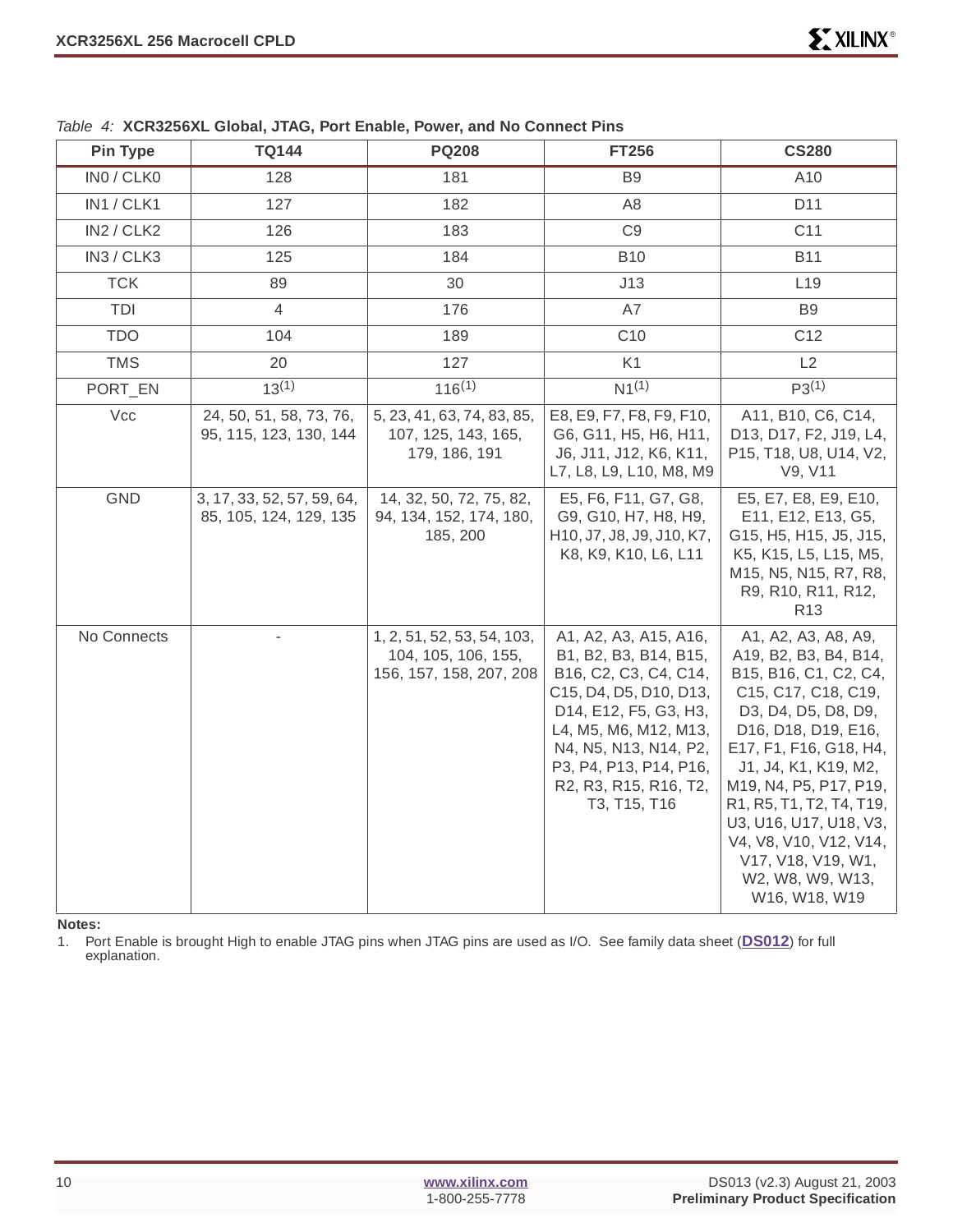# **Device Part Marking and Ordering Combination Information**



Sample package with part marking.

| <b>Device Ordering and</b><br><b>Part Marking Number</b> | <b>Speed</b><br>(pin-to-pin<br>delay) | Pkg.<br>Symbol | No. of<br><b>Pins</b> | <b>Package Type</b>           | <b>Operating</b><br>Range $(1)$ |
|----------------------------------------------------------|---------------------------------------|----------------|-----------------------|-------------------------------|---------------------------------|
| XCR3256XL-7TQ144C                                        | $7.5$ ns                              | <b>TQ144</b>   | $144$ -pin            | Thin Quad Flat Pack (TQFP)    | C                               |
| XCR3256XL-7PQ208C                                        | $7.5$ ns                              | PQ208          | 208-pin               | Plastic Quad Flat Pack (PQFP) | $\mathsf C$                     |
| XCR3256XL-7FT256C                                        | $7.5$ ns                              | FT256          | 256-ball              | Fine-Pitch BGA (FT)           | $\mathsf C$                     |
| XCR3256XL-7CS280C                                        | $7.5$ ns                              | <b>CS280</b>   | 280-ball              | Chip Scale Package (CSP)      | $\mathsf{C}$                    |
| XCR3256XL-10TQ144C                                       | 10 <sub>ns</sub>                      | <b>TQ144</b>   | 144-pin               | Thin Quad Flat Pack (TQFP)    | C                               |
| XCR3256XL-10PQ208C                                       | 10 <sub>ns</sub>                      | <b>PQ208</b>   | 208-pin               | Plastic Quad Flat Pack (PQFP) | C                               |
| XCR3256XL-10FT256C                                       | $10$ ns                               | FT256          | 256-ball              | Fine-Pitch BGA (FT)           | $\mathsf C$                     |
| XCR3256XL-10CS280C                                       | 10 <sub>ns</sub>                      | <b>CS280</b>   | 280-ball              | Chip Scale Package (CSP)      | $\mathsf C$                     |
| XCR3256XL-10TQ144I                                       | 10 <sub>ns</sub>                      | <b>TQ144</b>   | $144$ -pin            | Thin Quad Flat Pack (TQFP)    |                                 |
| XCR3256XL-10PQ208I                                       | 10 <sub>ns</sub>                      | PQ208          | 208-pin               | Plastic Quad Flat Pack (PQFP) |                                 |
| XCR3256XL-10FT256I                                       | 10 <sub>ns</sub>                      | FT256          | 256-ball              | Fine-Pitch BGA (FT)           |                                 |
| XCR3256XL-10CS280I                                       | 10 <sub>ns</sub>                      | <b>CS280</b>   | 280-ball              | Chip Scale Package (CSP)      |                                 |
| XCR3256XL-12TQ144C                                       | $12$ ns                               | <b>TQ144</b>   | $144$ -pin            | Thin Quad Flat Pack (TQFP)    | $\mathsf C$                     |
| XCR3256XL-12PQ208C                                       | $12$ ns                               | PQ208          | 208-pin               | Plastic Quad Flat Pack (PQFP) | $\mathsf{C}$                    |
| XCR3256XL-12FT256C                                       | $12$ ns                               | FT256          | 256-ball              | Fine-Pitch BGA (FT)           | C                               |
| XCR3256XL-12CS280C                                       | $12$ ns                               | <b>CS280</b>   | 280-ball              | Chip Scale Package (CSP)      | $\mathsf C$                     |
| XCR3256XL-12TQ144I                                       | $12$ ns                               | <b>TQ144</b>   | $144$ -pin            | Thin Quad Flat Pack (TQFP)    |                                 |
| XCR3256XL-12PQ208I                                       | $12$ ns                               | PQ208          | $208$ -pin            | Plastic Quad Flat Pack (PQFP) |                                 |
| XCR3256XL-12FT256I                                       | $12$ ns                               | FT256          | 256-ball              | Fine-Pitch BGA (FT)           |                                 |
| XCR3256XL-12CS280I                                       | $12$ ns                               | <b>CS280</b>   | 280-ball              | Chip Scale Package (CSP)      |                                 |

#### **Notes:**

1. C = Commercial:  $T_A = 0^\circ$  to +70°C; I = Industrial:  $T_A = -40^\circ$  to +85°C